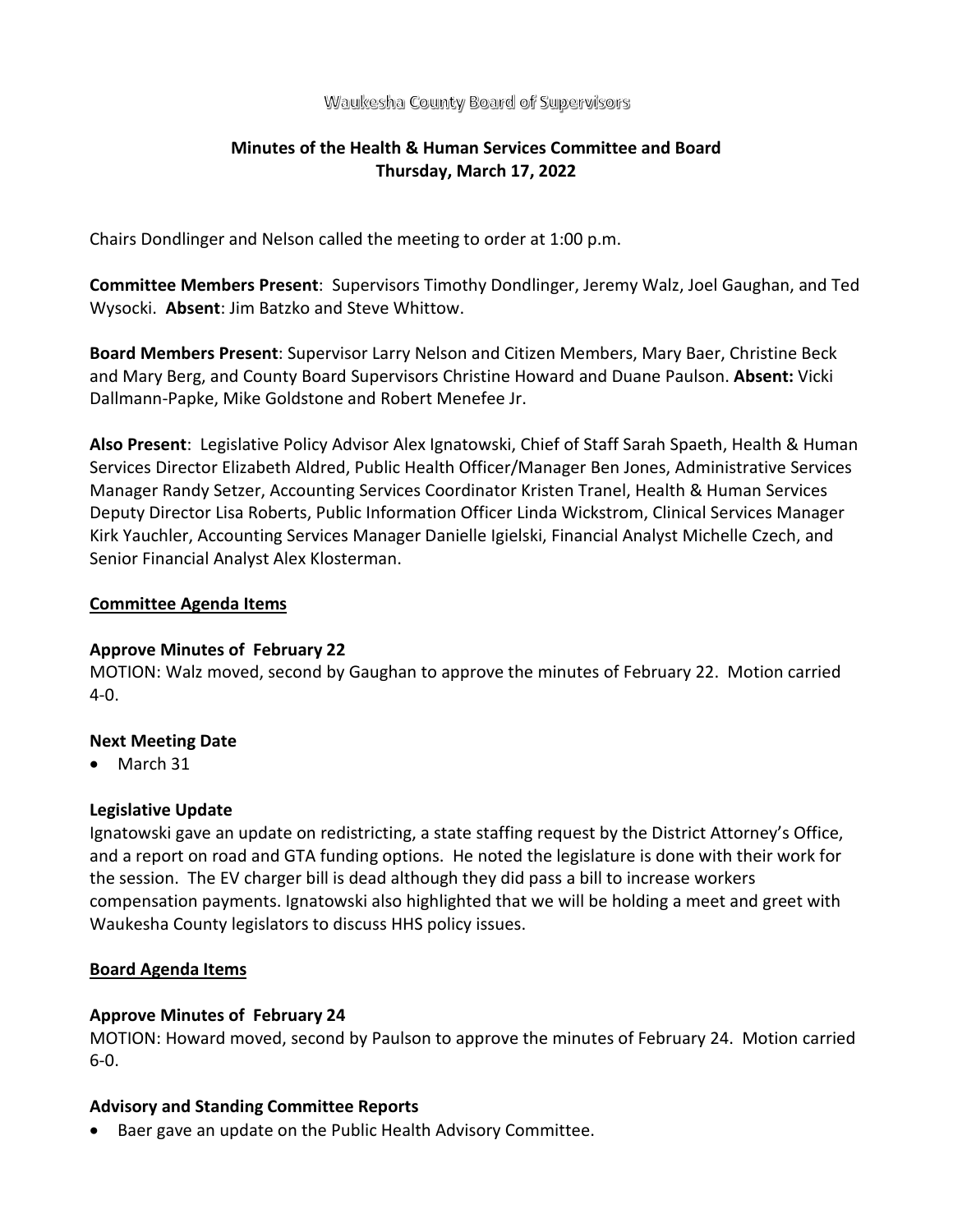Berg gave an update on Mental Health Advisory Committee.

#### **Next Meeting Date**

• April 21

## **Future Agenda Items**

• Parity Law Regarding Mental Health Insurance Coverage

# **Motion to allow Secretary Gaughan to Approve the Final Set(s) of Committee Minutes on Behalf of the Committee (Committee)**

MOTION: Walz moved, second by Wysocki to allow Secretary Gaughan to approve the final set(s) of committee minutes on behalf of the committee. Motion carried 4-0.

### **Pandemic Recovery Report (Board and Committee)**

Aldred, Jones and Roberts were present to discuss this item. Roberts highlighted efforts of the Department regarding contact tracing, testing, education and vaccination. Jones explained that we went from about 1,300 cases a day in January to about 30 cases a day. The Department is continuing to track school outbreaks. The CDC has a new model system to help local governments assess the spread of COVID in their community. Waukesha is currently in the "Green" status. The next highest status is "yellow", followed by "red."

**Ordinance 176-O-124: Modify The Department Of Health And Human Services 2022 Budget To Transfer And Appropriate Additional Expenditures Funded By The American Rescue Plan Act (ARPA) Provided By Federal Centers For Disease Control And Prevention Through The Wisconsin Department Of Health Services For Continued Covid-19 Pandemic Response (Committee)** Jones and Tranel were present to discuss this ordinance which modifies the 2022 Health and Human Services budget to appropriate \$716,500 of additional expenditure authority in the Special Purpose Grant Fund and increases general government revenue of \$716,500 from Public Health American Rescue Plan Act (PH-ARPA) funding. This ordinance also transfers \$459,279 of existing budget authority and PH-ARPA revenue from the Public Health Division General Fund to the Special Purpose Grant Fund.

PH-ARPA can be used for pandemic response, mitigation, and recovery, and the 2022 adopted budget included \$459,279 for a partial-year of funding for these efforts, with a plan to monitor conditions during the year and request the use of additional funds during 2022 if evaluation warranted it. Staff indicated that it is still necessary to continue these efforts with the additional \$716,500 and will shift COVID-19 case investigation and contact tracing efforts to higher-priority prevention and response activities that require fewer temporary staff, in alignment with new recommendations by the Wisconsin Department of Health Services. The County will now focus on contacting individuals who are 70 and older who are not affiliated with a long-term care facility. The additional funding will be used for temporary staff, software, and interdepartmental technology and communication charges.

The 2022 adopted budget originally assumed that the PH-ARPA funding would be accounted for in the Public Health-General Fund budget. The staff managing the funding recommend that these funds be transferred to the Special Purpose Grant Fund to simplify the accounting and reporting of these